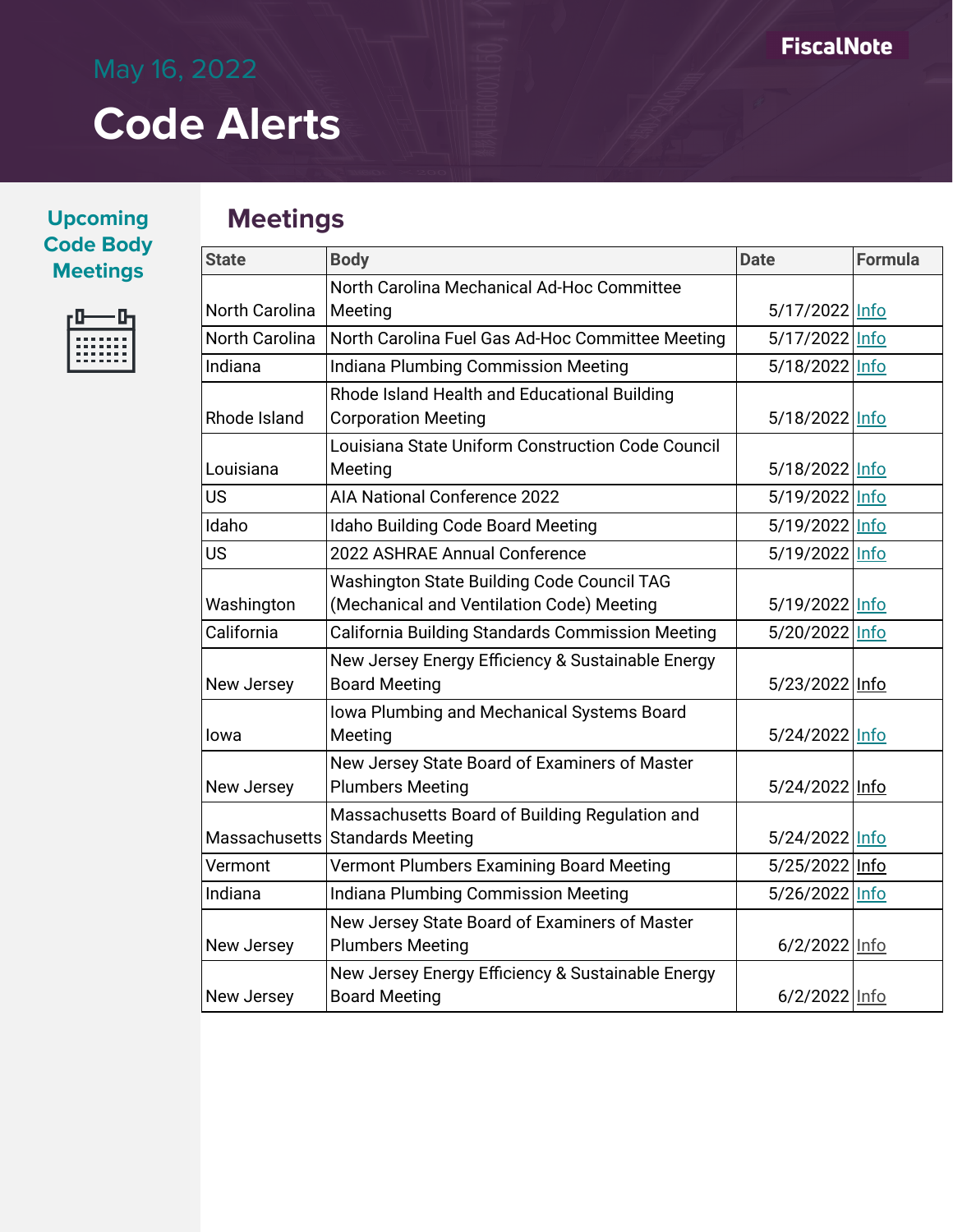#### **Recent Activity Alerts**

#### **Building**



| <b>State</b>                                                                           | <b>Date</b> | Title                                                   |  |
|----------------------------------------------------------------------------------------|-------------|---------------------------------------------------------|--|
|                                                                                        |             | LSUCC to consider proposed amendments to the IBC, IEBC, |  |
| <b>LA</b>                                                                              |             | 5/18/2022 IRC, IMC, IPC, IFGC, and NEC.                 |  |
| The Louisiana State Uniform Construction Code Council (LSUCCC) has scheduled a regular |             |                                                         |  |

meeting on May 18. 2022 at 10:00 AM, to consider proposed amendments to the IBC, IEBC, IRC, IMC, IPC, IFGC, and NEC.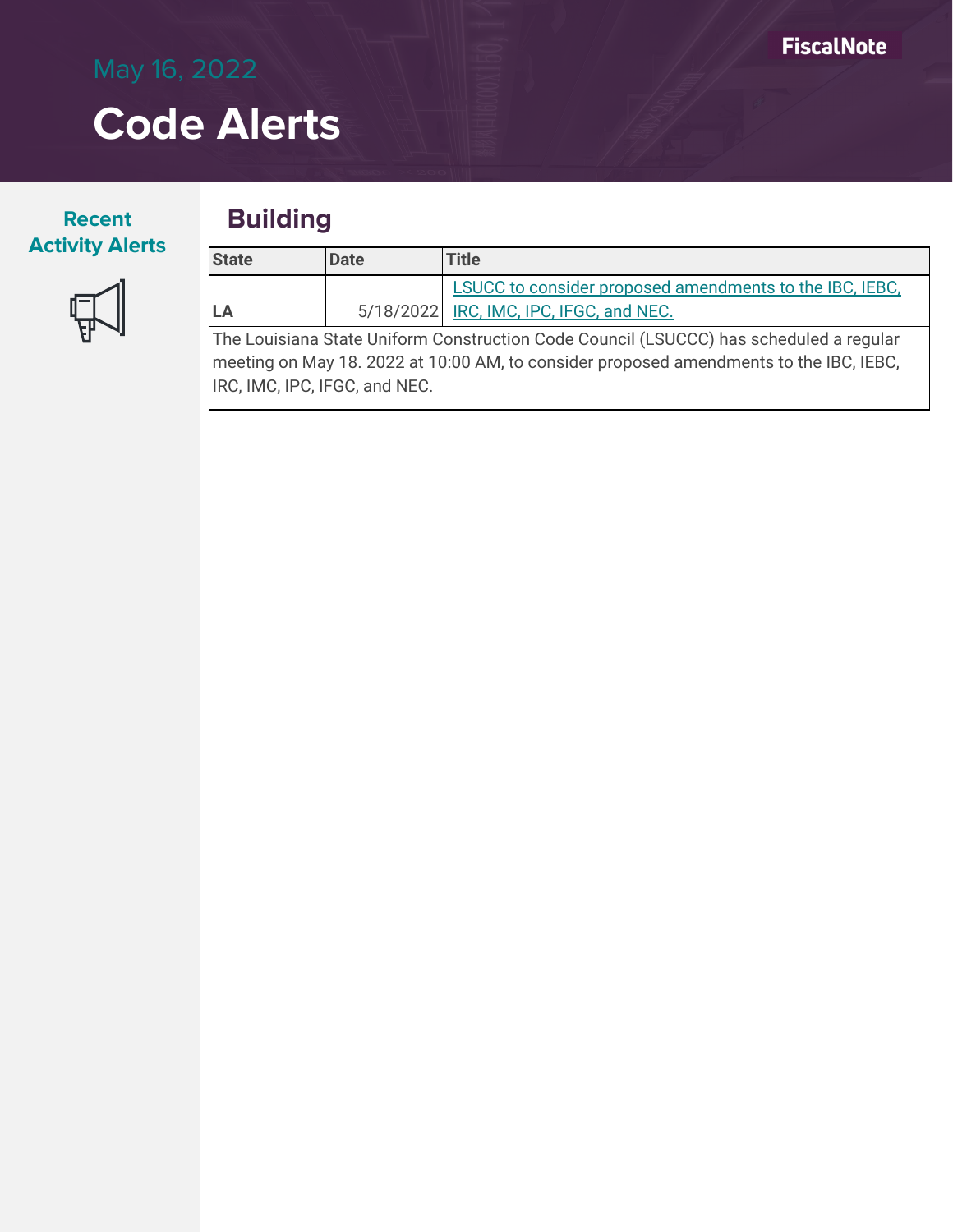#### **Bills with Recent Activity**

### **Legislation**



| Bill #                                                                                                                                                                                                                |                | State   Bill Title                                                                                                                                   | <b>Primary</b><br><b>Sponsor</b> | <b>Last Action</b>  | <b>Date</b>  |
|-----------------------------------------------------------------------------------------------------------------------------------------------------------------------------------------------------------------------|----------------|------------------------------------------------------------------------------------------------------------------------------------------------------|----------------------------------|---------------------|--------------|
|                                                                                                                                                                                                                       |                | "Provides relative to the State Building                                                                                                             |                                  | <b>Passed First</b> |              |
| <b>HB 803</b>                                                                                                                                                                                                         | LA             | <b>Energy Conservation Code"</b>                                                                                                                     | Foy Gadberry                     | Chamber             | May 15, 2022 |
|                                                                                                                                                                                                                       |                | The bill amends current code, adding that all new state buildings constructed in La. must comply with the                                            |                                  |                     |              |
|                                                                                                                                                                                                                       |                | State Building Energy Conservation Code. The bill also provides that the term of each member of the                                                  |                                  |                     |              |
|                                                                                                                                                                                                                       |                | energy commission shall end upon the adoption of the 2021 International Energy Code.                                                                 |                                  |                     |              |
|                                                                                                                                                                                                                       |                | "An Act Relating To Public Property And                                                                                                              |                                  |                     |              |
| <b>SB 2700</b>                                                                                                                                                                                                        | RI             | Works -- The Green Buildings Act"                                                                                                                    | Lou DiPalma                      | Introduced          | May 13, 2022 |
|                                                                                                                                                                                                                       |                | This act would expand the definition of public buildings under the green buildings act and would include                                             |                                  |                     |              |
|                                                                                                                                                                                                                       |                | those buildings in any subdivision of the state; would include private major facility projects, if those                                             |                                  |                     |              |
|                                                                                                                                                                                                                       |                | projects received any economic benefit from the state; would mandate public reports for all such projects;                                           |                                  |                     |              |
|                                                                                                                                                                                                                       |                | and would authorize the establishment of a green buildings advisory committee.                                                                       |                                  |                     |              |
|                                                                                                                                                                                                                       |                | "Energy: building energy efficiency:                                                                                                                 |                                  |                     |              |
| SB 1164                                                                                                                                                                                                               | CA             | document repository and registry."                                                                                                                   | Henry Stern                      | Introduced          | May 13, 2022 |
|                                                                                                                                                                                                                       |                | The bill would require the State Air Resources Board, on or before July 1, 2023, to submit to the Legislature                                        |                                  |                     |              |
|                                                                                                                                                                                                                       |                | a report proposing a statewide heating, ventilation, and air conditioning equipment sales registry and                                               |                                  |                     |              |
|                                                                                                                                                                                                                       |                | compliance tracking system to identify the installation of heating, ventilation, and air conditioning                                                |                                  |                     |              |
|                                                                                                                                                                                                                       |                | equipment done without permit or testing of proper performance, as provided.                                                                         |                                  |                     |              |
|                                                                                                                                                                                                                       |                | "Zero net emissions of greenhouse                                                                                                                    |                                  |                     |              |
| <b>SB 1203</b>                                                                                                                                                                                                        | CA             | gases: state agency operations."                                                                                                                     | Josh Becker                      | Introduced          | May 13, 2022 |
|                                                                                                                                                                                                                       |                | This bill would declare the policy of the state that state agencies achieve zero net emissions of                                                    |                                  |                     |              |
|                                                                                                                                                                                                                       |                | greenhouse gases resulting from their operations no later than January 1, 2035. The bill would require                                               |                                  |                     |              |
|                                                                                                                                                                                                                       |                | each state agency to develop and publish a plan on or before January 1, 2025, that describes its current                                             |                                  |                     |              |
|                                                                                                                                                                                                                       |                | greenhouse gas emissions inventory and its planned actions for achieving net zero emissions of                                                       |                                  |                     |              |
|                                                                                                                                                                                                                       |                | greenhouse gases and would require the state agency to update the plan beginning June 30, 2027, and<br>every 2 years thereafter until June 30, 2035. |                                  |                     |              |
|                                                                                                                                                                                                                       |                |                                                                                                                                                      |                                  | Passed              |              |
|                                                                                                                                                                                                                       |                | "Relative to the state building code and                                                                                                             |                                  | Second              |              |
| <b>HB 1681</b>                                                                                                                                                                                                        | <b>NH</b>      | the state fire code."                                                                                                                                | <b>Carol McGuire</b>             | Chamber             | May 13, 2022 |
|                                                                                                                                                                                                                       |                | This bill updates the state's building codes to the 2018 edition of the ICC. This includes the IBC, IEBC, IPC,                                       |                                  |                     |              |
|                                                                                                                                                                                                                       |                | IMC, IECC, and IRC. It also updates the NEC to the 2020 edition.                                                                                     |                                  |                     |              |
|                                                                                                                                                                                                                       |                | "Creates the Missouri Climate                                                                                                                        |                                  |                     |              |
| <b>HB 1538</b>                                                                                                                                                                                                        | M <sub>O</sub> | Commitment Act"                                                                                                                                      | Mark Ellebracht   Introduced     |                     | May 13, 2022 |
|                                                                                                                                                                                                                       |                | This bill allocates money to projects that increase energy efficiency in new and existing buildings, or that                                         |                                  |                     |              |
|                                                                                                                                                                                                                       |                |                                                                                                                                                      |                                  |                     |              |
| promote low-carbon architecture, including use of newly emerging alternative building materials that result<br>in a lower carbon footprint in the built environment over the life cycle of the building and component |                |                                                                                                                                                      |                                  |                     |              |
| building materials. It would also provide funds to programs, activities, or projects that promote the                                                                                                                 |                |                                                                                                                                                      |                                  |                     |              |
| electrification and decarbonization of new and existing buildings, including residential, commercial, and                                                                                                             |                |                                                                                                                                                      |                                  |                     |              |
| industrial buildings. Finally, programs, activities, or projects that improve energy efficiency, including                                                                                                            |                |                                                                                                                                                      |                                  |                     |              |
|                                                                                                                                                                                                                       |                | district energy, and investments in market transformation of high efficiency electric appliances and                                                 |                                  |                     |              |
| equipment for space and water heating are also eligible for funding.                                                                                                                                                  |                |                                                                                                                                                      |                                  |                     |              |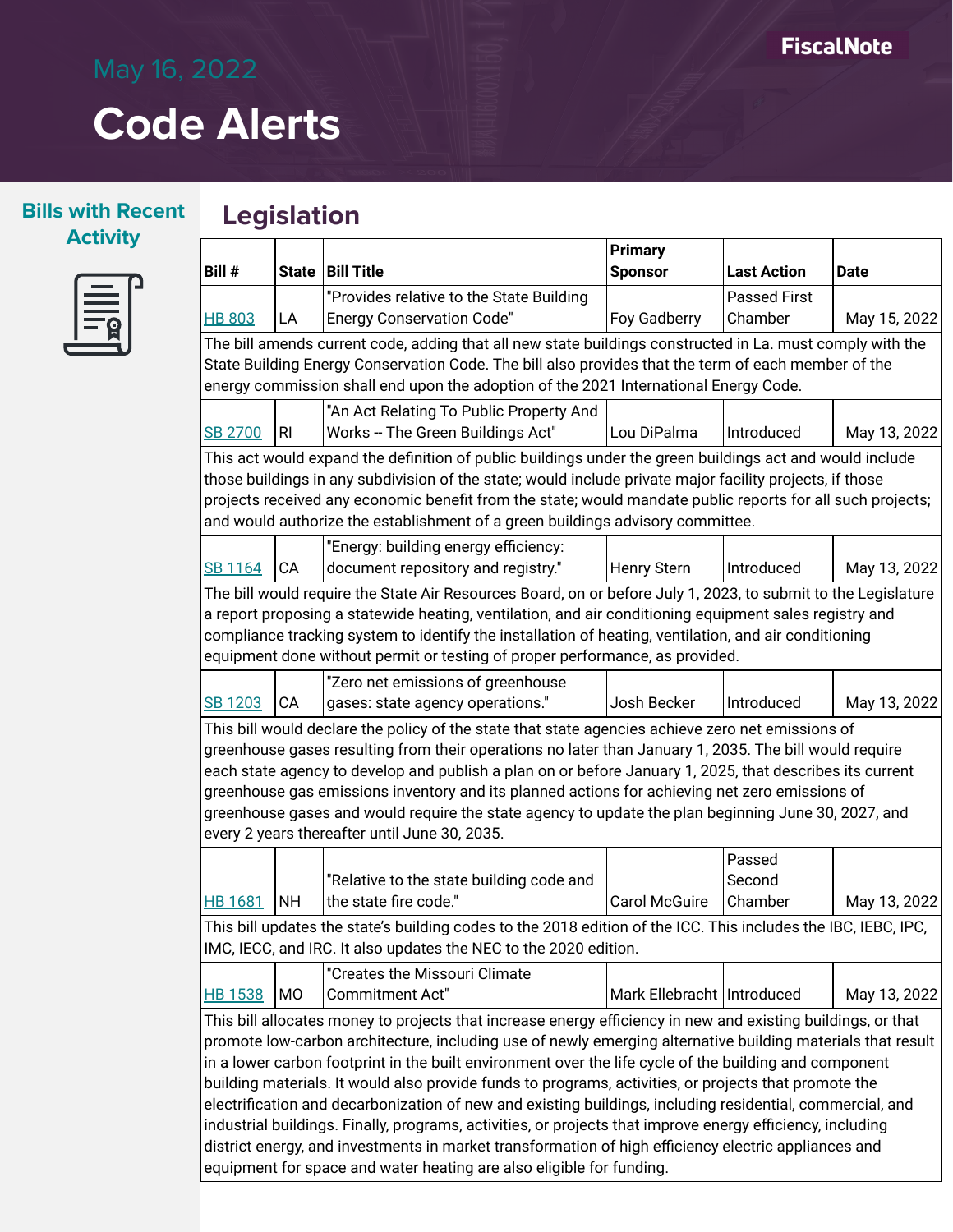#### **Bills with Recent Legislation Activity**

| <b>Service Service</b> |  |
|------------------------|--|
|                        |  |

|                                                                                                               |                                            |                                                                                                                |                         | Passed              |              |
|---------------------------------------------------------------------------------------------------------------|--------------------------------------------|----------------------------------------------------------------------------------------------------------------|-------------------------|---------------------|--------------|
|                                                                                                               |                                            | "An act relating to reducing                                                                                   | Curt                    | Second              |              |
| H 523                                                                                                         | VT                                         | hydrofluorocarbon emissions"                                                                                   | McCormack               | Chamber             | May 12, 2022 |
|                                                                                                               |                                            | This bill proposes to adopt new policies regulating the use and disposal of hydrofluorocarbons (HFCs) in       |                         |                     |              |
|                                                                                                               |                                            | order to reduce the emission of HFCs more rapidly.                                                             |                         |                     |              |
|                                                                                                               |                                            | "Low-embodied carbon building                                                                                  |                         |                     |              |
| <b>SB 1297</b>                                                                                                | CA                                         | materials: carbon sequestration."                                                                              | Dave Cortese            | Introduced          | May 10, 2022 |
|                                                                                                               |                                            | This bill would require the agency, in consultation with specified state agencies, to develop a plan to        |                         |                     |              |
|                                                                                                               |                                            | advance low-carbon materials and methods in building and construction projects that details a strategy         |                         |                     |              |
|                                                                                                               |                                            | and recommendations to minimize embodied carbon and maximize carbon sequestration in building                  |                         |                     |              |
|                                                                                                               |                                            | materials, as provided. The bill would require the agency to incorporate, as appropriate, projects using       |                         |                     |              |
|                                                                                                               |                                            | low-embodied carbon building materials or carbon sequestration in building materials into the California       |                         |                     |              |
|                                                                                                               |                                            | Carbon Sequestration and Climate Resiliency Project Registry. The bill would require the state board to        |                         |                     |              |
|                                                                                                               |                                            | develop an accounting protocol to quantify embodied carbon and carbon sequestration in building                |                         |                     |              |
|                                                                                                               |                                            | materials. The bill would require the Office of Planning and Research to evaluate the circumstances in         |                         |                     |              |
|                                                                                                               |                                            | which the use of low-embodied carbon building materials or carbon sequestration in building materials          |                         |                     |              |
|                                                                                                               |                                            | qualifies as an acceptable mitigation measure pursuant to the California Environmental Quality Act. This       |                         |                     |              |
|                                                                                                               |                                            | bill would require a public agency, when feasible and cost effective, to prefer the use of building materials  |                         |                     |              |
|                                                                                                               |                                            | with low-embodied carbon, as specified. To the extent this bill imposes additional duties on local agencies,   |                         |                     |              |
|                                                                                                               |                                            | this bill would create a state-mandated local program.                                                         |                         |                     |              |
|                                                                                                               |                                            | "Corporation Tax Law: Personal Income                                                                          |                         |                     |              |
|                                                                                                               |                                            | Tax Law: credits: green energy:                                                                                |                         |                     |              |
| SB 1301                                                                                                       | CA                                         | manufacturing."                                                                                                | Josh Becker             | Introduced          | May 10, 2022 |
|                                                                                                               |                                            | This bill would provide that it is the intent of the Legislature to later enact legislation to create building |                         |                     |              |
|                                                                                                               |                                            | performance standards for improvements in water and energy efficiency and reductions in the emissions          |                         |                     |              |
|                                                                                                               |                                            | of greenhouse gases in large buildings and to create a set of related financial support programs and           |                         |                     |              |
|                                                                                                               |                                            | tenant protection measures.                                                                                    |                         |                     |              |
|                                                                                                               |                                            | "Directs the state fire prevention and                                                                         |                         |                     |              |
|                                                                                                               |                                            | building code council to update the                                                                            |                         |                     |              |
|                                                                                                               |                                            | state fire prevention and building code                                                                        |                         |                     |              |
|                                                                                                               |                                            | and the state energy conservation                                                                              |                         | <b>Passed First</b> |              |
| S 6210                                                                                                        | <b>NY</b>                                  | construction code"                                                                                             | James Skoufis   Chamber |                     | May 09, 2022 |
|                                                                                                               |                                            | Directs the state fire prevention and building code council to update the state fire prevention and building   |                         |                     |              |
| code and the state energy conservation construction code within 12 months of the publication of any           |                                            |                                                                                                                |                         |                     |              |
| updated or revised edition of the international and national codes relating thereto, so as to ensure that the |                                            |                                                                                                                |                         |                     |              |
| state's codes reflect such revisions and updates.                                                             |                                            |                                                                                                                |                         |                     |              |
| SP 432                                                                                                        |                                            |                                                                                                                |                         |                     |              |
| $L_{D}$                                                                                                       |                                            | "An Act To Expand Maine's Clean Energy                                                                         |                         |                     |              |
| <u>1350)</u>                                                                                                  | ME                                         | Economy"                                                                                                       | Eloise Vitelli          | Failed              | May 09, 2022 |
|                                                                                                               |                                            | This bill amends the State's renewable portfolio standard procurement law to authorize 2 additional            |                         |                     |              |
| competitive solicitations by the Public Utilities Commission for contracts with Class IA resources to         |                                            |                                                                                                                |                         |                     |              |
|                                                                                                               |                                            | procure, in total, an amount of energy or renewable energy credits equal to 15% of retail electricity sales in |                         |                     |              |
|                                                                                                               |                                            | the State during calendar year 2019. It requires 100% of the energy or renewable energy credits contracted     |                         |                     |              |
|                                                                                                               |                                            | following those additional competitive solicitations to come from Class IA resources that begin                |                         |                     |              |
|                                                                                                               | commercial operations after June 30, 2021. |                                                                                                                |                         |                     |              |